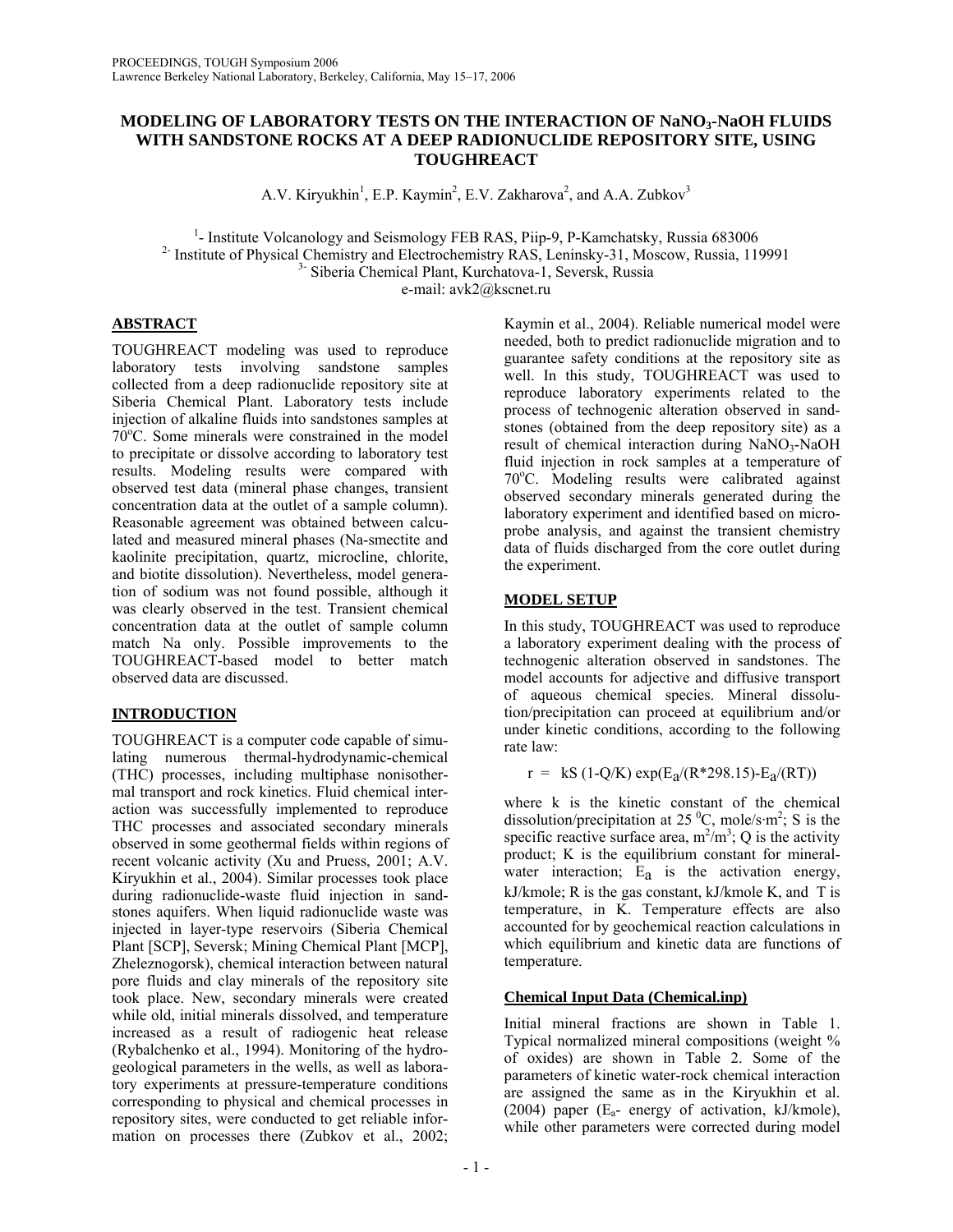calibration (Table 3). The chemical composition of the initial solution (natural pore fluids) and injected fluid are shown in Tables 4 and 5, respectively.

*Table 1. Initial mineral fractions observed and assumed in the modeling (run #7).* 

| Mineral Phase        | Weight         | Mineral      | Vol. $%$   |
|----------------------|----------------|--------------|------------|
| (Observed)           | $\frac{0}{0}$  | Phase        | $(run\#7)$ |
|                      |                | (Model)      |            |
| Qtz – quartz         | 50             | Ouartz       | 50         |
| $Kfs - K-field$ spar | 10             | Microcline   | 10         |
| Mont                 | 10             | Na-smectite  | 10         |
| montmorillonite      |                |              |            |
| Kaol – kaolinite     | 10             | Kaolinite    | 10         |
| $Ab - albite$        | 5              | Albite (low) | 5          |
| $ChI$ – chlorite     | 3              | Chlorite     | 3          |
| $h-Bt - hydrated$    | $\overline{5}$ |              |            |
| biotite, Mont-Bt-    |                |              |            |
| mont. biotite        |                |              |            |
| $Ms$ – muscovite,    | 2              | Muscovite    | 12         |
| Mont-Ms $-$ mont.    |                |              |            |
| muscovite            |                |              |            |
| $Sid$ – siderite     | 2              |              |            |
| $Cc - calcite$       | $<$ 1          |              |            |
| $Ap -$ apathite,     | <1             |              |            |
| $Ilm - ilmenite$     |                |              |            |

*Table 2. Typical normalized mineral compositions (weight % of oxides) in initial rock sample (Н2О extracted).* 

|                   | Kfs      | Fsp      | Mont  | Mont-    | $h-Bt$   | Mont-    | Ms    | Chl   | Kaol     |
|-------------------|----------|----------|-------|----------|----------|----------|-------|-------|----------|
|                   |          |          |       | Bt       |          | Ms       |       |       |          |
| Na <sub>2</sub> O | 0.53     | 5.12     | 0.43  | 0.66     | 0.3      | 0.98     | 0.56  | 0.6   | 0.46     |
| MgO               | $\bf{0}$ | $\Omega$ | 1.96  | 5.94     | 4.97     | 1.02     | 1.08  | 15.04 | 0.3      |
| $Al_2O_3$         | 18.24    | 18.73    | 22.32 | 26.3     | 19.77    | 35.63    | 34.79 | 23.73 | 39.01    |
| SiO <sub>2</sub>  | 63.85    | 66.71    | 64.85 | 51.1     | 40.57    | 53.6     | 47.48 | 31.59 | 57.18    |
| K <sub>2</sub> O  | 17.07    | 8.66     | 0.34  | 3.48     | 4.11     | 6.42     | 11.68 | 0.01  | 0.1      |
| CaO               | $\Omega$ | 0.52     | 0.9   | 0.24     | 0.55     | 0.05     | 0.07  | 0.24  | 0.17     |
| TiO <sub>2</sub>  | $\bf{0}$ | 0.02     | 0.35  | 0.95     | 5.11     | 0.34     | 1.15  | 0.16  | 0.07     |
| $Cr_2O_3$         | $\bf{0}$ | $\Omega$ | 0.12  | 0.13     | $\bf{0}$ | 0.08     | 0.07  | 0.06  | $\Omega$ |
| MnO               | $\alpha$ | 0.03     | 0.04  | $\theta$ | 0.09     | $\Omega$ | 0.06  | 1.25  | $\Omega$ |
| FeO               | 0.33     | 0.23     | 8.68  | 11.2     | 24.54    | 1.89     | 3.07  | 27.33 | 2.71     |

*Table 3. Parameters for chemical interaction of mineral phases (run #7): k – kinetic constant of the mineral dissolution/precipitation at 25 <sup>0</sup> C, mole/s·m2 ;*  S – specific reactive surface area,  $m^2/m^3$ .

| Mineral     | Initial   | Dissolution         | Precipitation       |
|-------------|-----------|---------------------|---------------------|
| Phase       | mineral   | kS                  | kS                  |
|             | fraction. | $mol/s \text{ m}^3$ | $mol/s \text{ m}^3$ |
|             | $vol. \%$ |                     |                     |
| Ouartz      | 0.50      | $1.0e-11$           | $1.0e-11$           |
| Microcline  | 0.10      | $1.0e-12$           | 0.0                 |
| Albite-low  | 0.05      | $1.0e-12$           | 0.0                 |
| Na-smectite | 0.10      | 0 <sub>0</sub>      | $1.0e-5$            |
| Kaolinite   | 0.10      | 0.0                 | $1.0e-5$            |
| Chlorite    | 0.03      | $1.0e-12$           | 0.0                 |
| Muscovite   | 0.12      | $1.0e-12$           | 0.0                 |
| Sodium      | 0.00      | 0.0                 | $1.0e-5$            |
| carbonates  |           |                     |                     |
| $Na_2CO_3$  |           |                     |                     |

| NaHCO <sub>3</sub>                 | 0.00 | 0.0 | $1.0e-5$ |
|------------------------------------|------|-----|----------|
| Trona                              | 0.00 | 0.0 | $1.0e-5$ |
| $Na2CO37H2$                        |      |     |          |
|                                    |      |     |          |
| Na <sub>3</sub> CO <sub>3</sub>    | 0.00 | 0.0 | $1.0e-5$ |
| HCO <sub>3</sub> 2H <sub>2</sub> O |      |     |          |

*Table 4. Chemical analysis of initial pore fluids and chemical composition assigned in the model.* 

|                   | Chemical |        |                        |
|-------------------|----------|--------|------------------------|
|                   | analysis |        | Assign in the modeling |
|                   | mg/1     | mg/l   | mol/kgH2O              |
| pН                | 7.3      | 7.3    |                        |
| $\mathrm{Na}^+$   | 26.30    | 26.30  | 1.143976E-03           |
| $K^+$             | 2.90     | 2.90   | 7.417259E-05           |
| $Ca^{++}$         | 25.00    | 25.00  | 6.237836E-04           |
| $\text{Mg}^{++}$  | 15.30    | 15.30  | 6.295001E-04           |
| $Fe^{++}$         | 5.80     | 5.80   | 1.038589E-04           |
| AIO <sup>2</sup>  | 0.00     | 0.00   | $0.000000E + 00$       |
| Cl <sup>2</sup>   | 7.10     | 7.10   | 2.002651E-04           |
| SO4 <sup>--</sup> | 3.20     | 3.20   | 3.331113E-05           |
| HCO3 <sup>-</sup> | 230.00   | 230.00 | 3.769441E-03           |

*Table 5. Calculated chemical composition of injected fluid, based on the following initial concentrations*  $(g/L):$  *NaNO<sub>3</sub>* – 44.3; *Na<sub>2</sub>CO<sub>3</sub>* – 2.08; *Al* – 0.83, *NaOH – 8.9. Chemical composition converted to the primary species concentrations mol/kg H2O; pH estimations performed by I.B. Slovtsov (software"Selector" used): pH=11.67; and by O.A. Limantseva (software "Gibbs" used): рН= 11.81.* 

|                | mg/l  | mol/kg <sub>H2O</sub> |
|----------------|-------|-----------------------|
| рH             | 11.81 |                       |
| $Na+$          | 18007 | 7.832623E-01          |
| $K^+$          | 0.00  | $0.000000E + 00$      |
| $Ca^{++}$      | 0.00  | $0.000000E + 00$      |
| $Mg^{++}$      | 0.00  | $0.000000E + 00$      |
| $Fe++$         | 0.00  | $0.000000E + 00$      |
| $AIO2^-$       | 1814  | 3.075116E-02          |
| $Cl^{\dagger}$ | 0.00  | $0.000000E + 00$      |
| $SO4^-$        | 0.00  | $0.000000E + 00$      |
| HCO3           | 1197  | 1.961717E-02          |
| $NO3^-$        | 11987 | 1.933241E-01          |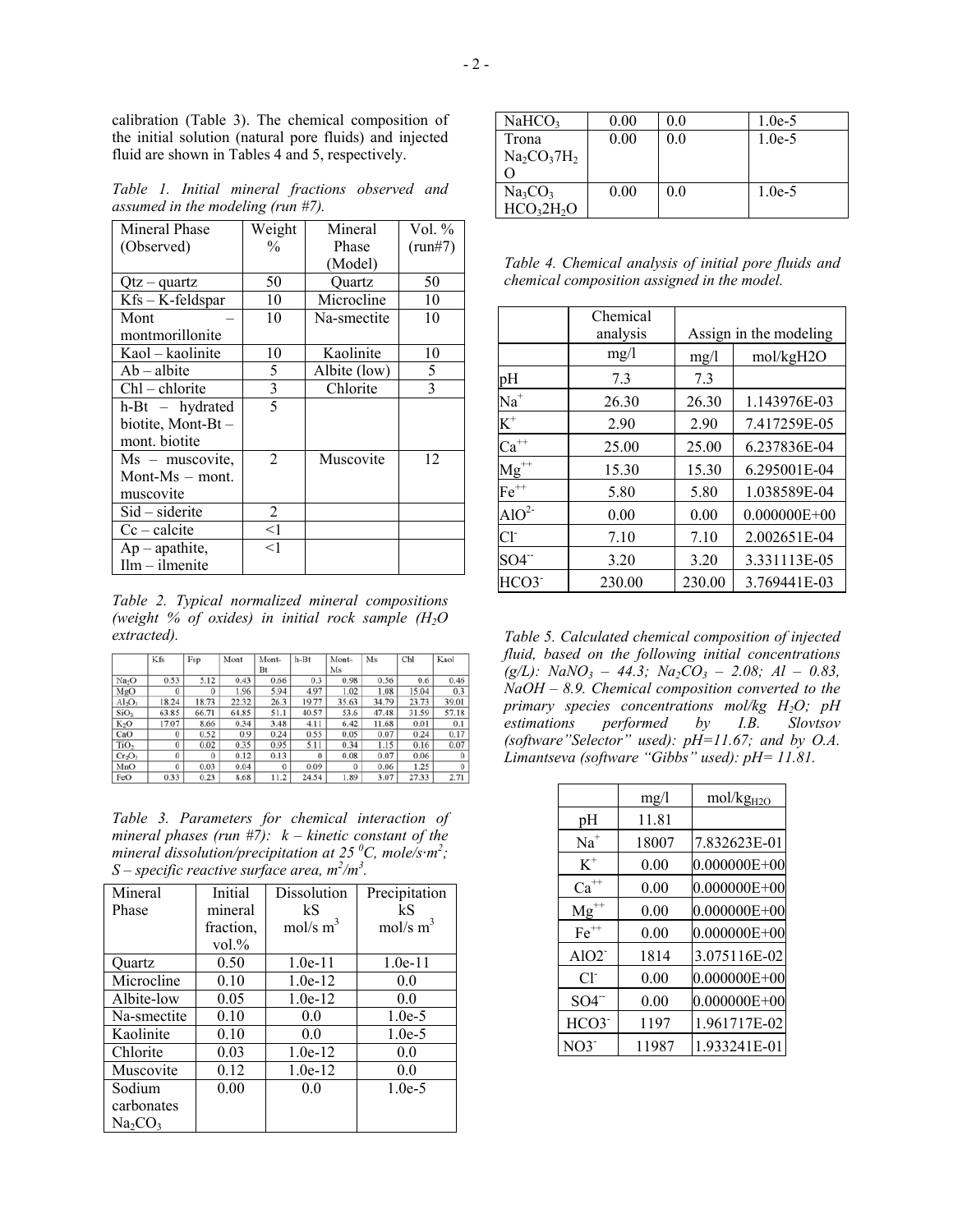According to the laboratory test data,  $70^{\circ}$ C isothermal conditions with mass flux  $2.50 \times 10^{-5}$  kg/s m<sup>2</sup> and pressure 3.0 MPa were assigned in the model. Reservoir porosity assigned 0.2. The length of the model corresponded to the length of test sample, 15 cm. A 1-D numerical grid was generated that included 32 elements: B 1 is the source of injected fluid (element volume  $5.00E^{+20}$  m<sup>3</sup>; R 1–R 30 elements represent the 15 cm long sandstone column, with each element having a width of 0.005 m; and D 1 is the inactive element with specified pressure 3.0 MPa, which corresponds to the discharge from the column outlet. Figure 1 shows the geometry of the numerical grid corresponding to laboratory test conditions. For chemical analysis, modeling results were printed out at specific times, corresponding to the sampling times of alkaline fluid discharge from the column outlet (9, 16, 23, 30, 32, 58, and 79 days).



*Figure.1. Numerical grid geometry used for modeling alkaline NaNO3-NaOH fluid injection in a sandstone column from the SCP deep repository site.* 

### **Calibration Data**

Sandstone columns of 15 mm diameter and 150 mm length were used for laboratory tests. The active porosity of sandstones was estimated as 20%. Mineralogical composition includes (in weight %): quartz (55–65), feldspars (albite, plagioclase, microcline) (10–20), micas (2–10), chlorite (up to 2), clay minerals (montmorillonite, kaolinite) (up to 15), carbonates of calcium and magnium (0.5–3.0%) (Table 1). The initial fluid chemical composition corresponds to pore fluids of the deep repository site (Table 6). An alkaline solution was injected into the column at a pressure of 3 МPa and temperature of 70<sup>о</sup> С. This solution included the following components (in g/L):  $NaNO_3 - 44.3$ ,  $Na_2CO_3 - 2.08$ , Al – 0.83, NaOH – 8.9 (Table 5). Two tests having durations of 79 days and 42 days were performed with injection mass flux at an average level of  $2.50 \times$  $10^{-5}$  kg/s m<sup>2</sup>.

For chemical analysis, at various times during the test (9, 16, 23, 30, 32, 58, and 79 days), sampling of the alkaline fluid took place at the column outlet (Na, Al, Si, Ca, Mg, K, Sr) (Table 6). After testing, we also performed microprobe analysis of the mineral composition of samples. Microprobe analysis was carried out, based on Link INCA ENERGY200 to an

electronic scan facility, CamScan MV-2300 (Figure 2). (Note that A.A. Grafchikov, Institute of Experimental Mineralogy RAS, took part in this analysis.)

*Table 6. Initial fluid chemical composition and transient data of chemical composition from fluid sampling at column outlet* 

| Volume of<br>Time, days | pH            | Concentration, ppm |       |            |       |       |        |      |        |
|-------------------------|---------------|--------------------|-------|------------|-------|-------|--------|------|--------|
|                         | injection, ml |                    | Na    | Al         | Si    | Ca    | Mg     |      | Sr     |
|                         | Initial fluid | 11.8               | 17300 | 955        | < 0.5 | < 0.1 | < 0.01 | 7.95 | < 0.01 |
|                         | 12.5          | 7.55               | 12100 | $\leq 0.1$ | 47.1  | 1140  | 106    | 85.1 | 86.9   |
| 16                      | 11            | 8.78               | 15300 | $\leq 0.1$ | 30.6  | 14.7  | 11.7   | 73.8 | 3.92   |
| 23                      | 10.2          | 8.98               | 15100 | < 0.1      | 42.4  | 8.92  | 7.92   | 68.9 | 2.16   |
| 30                      | 10            | 8.84               | 15500 | $\leq 0.1$ | 42.4  | 6.4   | 4.24   | 65.9 | 1.42   |
| 32                      | 12            | 8.20               | 17000 | ≤0.1       | 40.0  | 2.5   | 2.03   | 57.1 | 1.35   |
| 58                      | 31.5          | 8.92               | 17500 | $\leq 0.1$ | 1.58  | 1.46  | 0.65   | 44.5 | 0.29   |
| 79                      | 30.5          | 8.85               | 17500 | < 0.1      | 2.13  | 2.32  | 0.84   | 643  | 0.34   |



*Figure 2. Electron-scan images of samples (E.P. Kaymin data). a- chlorite (Chl) replacement by montmorillonite (Mont), b- muscovite (Ms) replacement by kaolinite (Kaol), c- biotite (Bt) replacement by montmorillonite (Mont), d- Kfeldspar (Kfs) replacement by montmorillonite (Mont) , e- grains of magnetite hosted in clay minerals, f- magnetite (white) inside of montmorillonite (grey) replaced biotite grain, gsodium or trona (Na) release in form of crust and regions in montmorillonite (Mont), h- sodium or trona (Na) release in form of regions in montmorillonite (Mont).*

*Note: black space is polymeric matrix.* 

Laboratory testing of the sandstone column yields the following results:

(1) Biotite, chlorite and feldspars are replaced by Nasmectites, (2) Muscovite are replaced by kaolinite, (3) Na-smectite precipitation is greater then kaolinite precipitate, (4) Insignificant siderite change, (5) Magnetite precipitate, (6) Sodium precipitate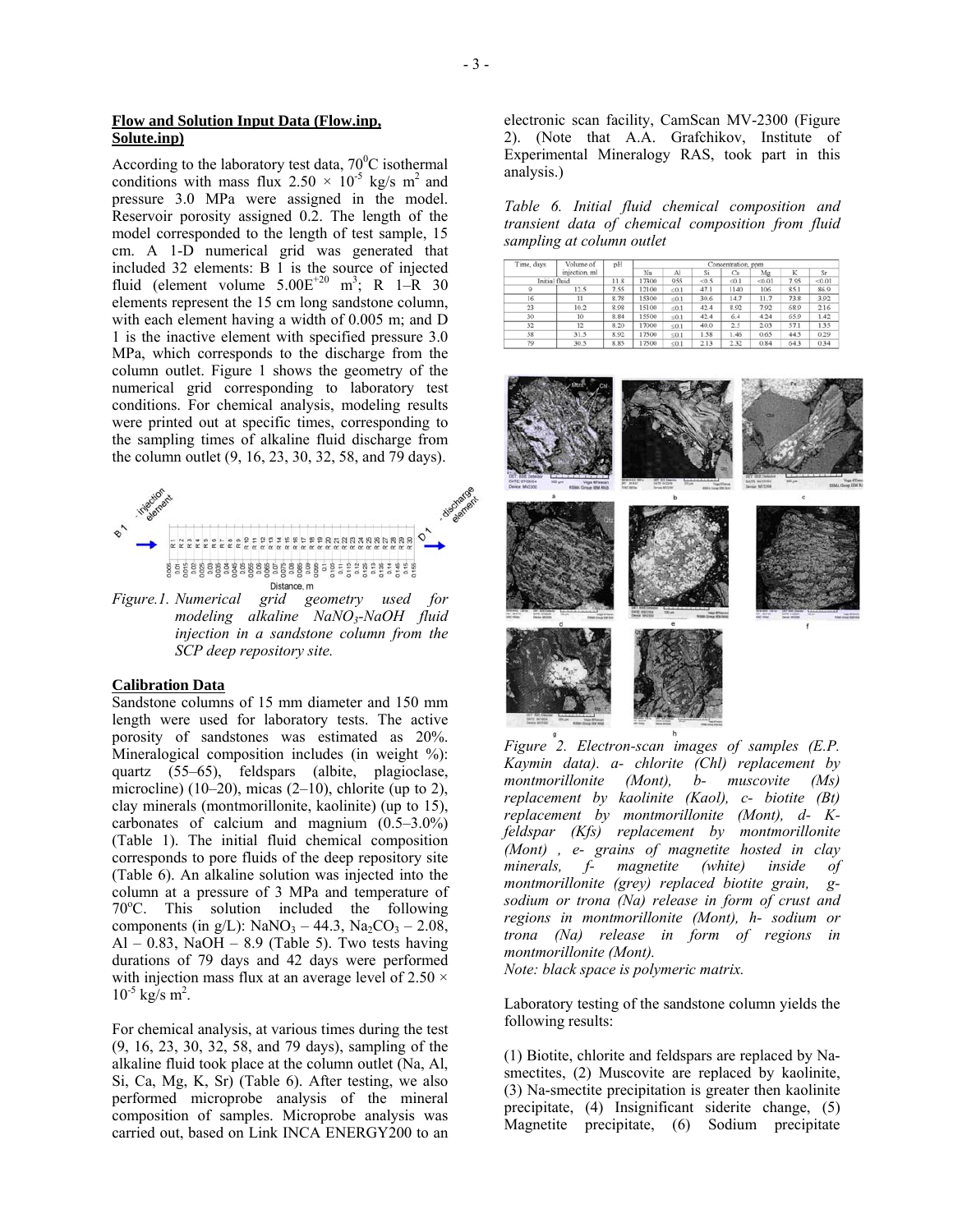$(Na_2CO_3 \times 10H_2O$  (or trona  $Na_3H(CO_3)_2 \times 2H_2O$ ) is found in inflow zone, (7) Test duration increase does not cause an increase in the degree of hydrothermal alteration within the sandstone sample column (which means that secondary minerals formed cover, isolating other minerals from participation in chemical reactions) (Figure 2).

#### **MODELING RESULTS**

Quartz, microcline, albite-low, Na-smectite, kaolinite, chlorite, muscovite, and sodium  $(Na_2CO_3)$ were used for geochemical system definition (modeling run #7). Chemical interaction parameters were assigned as shown in Table 3. Some minerals were constrained in the model to precipitate or dissolve according to laboratory test results (see above). In particular: (1) K-feldspar, albite, chlorite and muscovite were constrained from precipitation, (2) Na-smectite (montmorillonite) and kaolinite were prevented from dissolution. TOUGHREACT modeling of the laboratory test (run #7) yielded the following results (Figure 3 and 4):

(1) Mineral phase fractions change (Figure 3). By the end of the day 79 alkaline solution injection: quartz dissolves (from  $9.2 \times 10^{-5}$  to  $9.8 \times 10^{-5}$ ), microcline dissolves (from 3.1  $10^{-6}$  to 3.2  $10^{-6}$ ), albite dissolves slightly (to  $1.4 \, 10^{-6}$ ), Na-smectite (montmorillonite) precipitates in the middle and outlet parts of column (up to  $1.8 \, 10^{-3}$ ), kaolinite precipitates in the middle and outlet part of column (up to  $1.1 \, 10^{-5}$ ), chlorite dissolves  $(3.0 \t10^{-9})$ , muscovite dissolves throughout (from  $6.3 \times 10^{-5}$  to  $7.3 \times 10^{-5}$ ). Secondary mineral phases (Na-smectite and kaolinite) were formed only during the first 9 days. In general, these results match with laboratory test results, except that no sodium was obtained in the model (while abundant sodium carbonates were observed during the laboratory test).

(2) Space distributions of chemical elements in liquid phase. Figure 4 shows pH and chemical concentration distributions for  $Na^+$ ,  $NO_3$ ,  $HCO_3$ ,  $Ca^{++}$ , and  $AlO<sub>2</sub>$  along the streamline of injected fluid by day 79 of the laboratory test. Quasi-stationary distribution of chemical component concentrations was observed along the streamline.

(3) Figure 5 shows the match between observed and modeled transient chemical-concentration data of fluid sampled from the sandstone column outlet (run #7). A pH match shows the same trend between model and experiment, while absolute modeling values are 2.6 units larger than the measured pH. The calculated Na matches the experimental data reasonably well, whereas the К values are underpredicted by the model. The Ca match between model and experiment show the same trend, while the absolute values in the model are 2–3 orders less than the experiment. The Mg match shows the same trend between model and experiment, while model absolute values are 1–2 orders of magnitude less. The Al match shows a model yield 4 orders of magnitude greater than experimental values.



*Fig. 3a Modeling results (run #7). Mineral fractions change along injection streamline in the sandstone column sample by 79 days of modeling time.*



*Fig. 3b Modeling results (run #7). The same as Fig. 3a, except Y-axes represented in log scale, and mineral fractions changes are represented in absolute values (dissolved phases denoted with «-» symbol).* 



*Fig. 4 Modeling results (run #7). pH and*  $\overline{C}$  *concentrations*  $N\overline{a}^+$ ,  $N\overline{O_3}$ ,  $HCO_3$ ,  $\overline{AIO_2}^+$ ,  $Ca^{++}$ *distributions along a streamline of injected fluid by day 79 of modeling time.*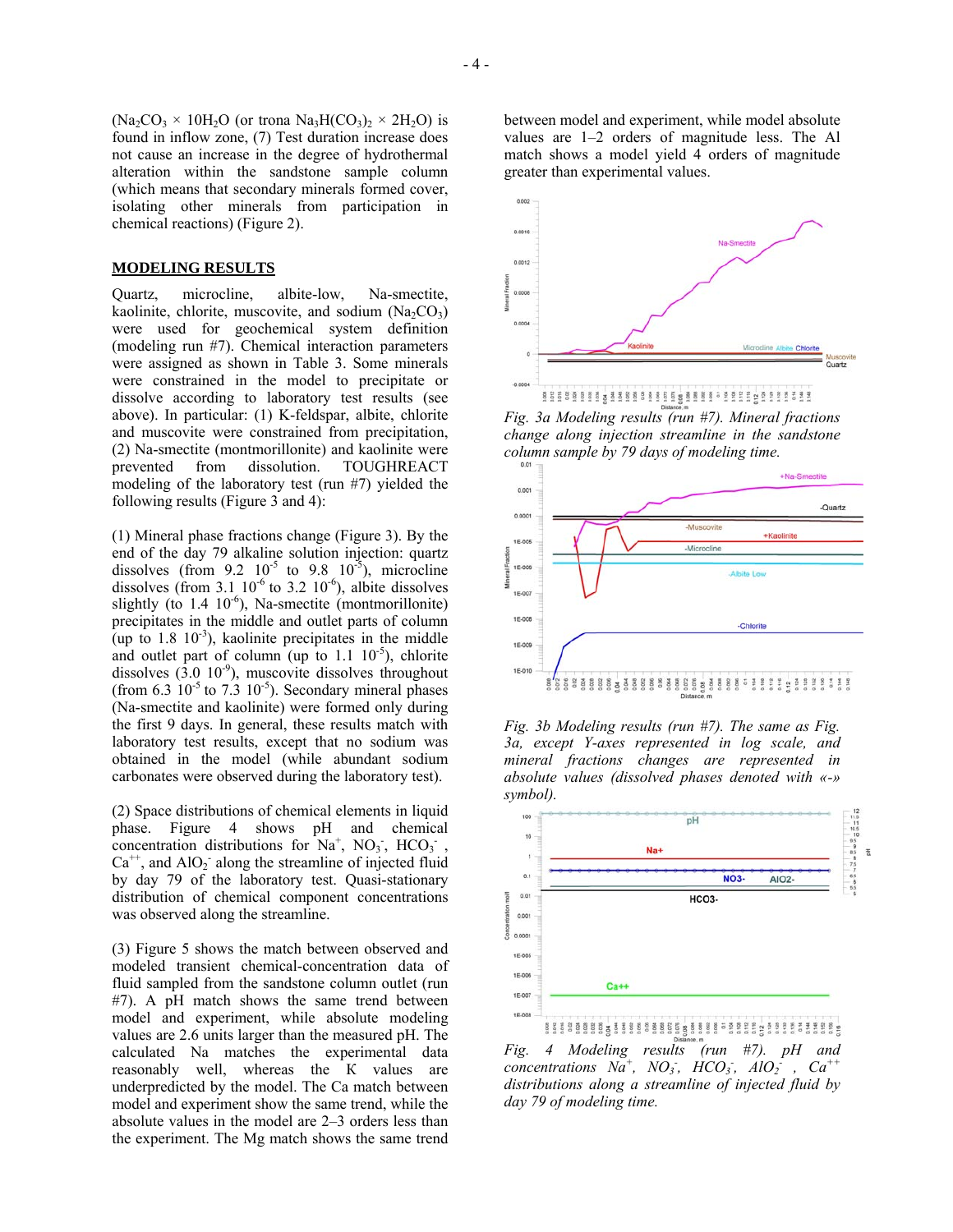The Si match shows convergence at early times, while later model concentrations are three times greater in the experiment. It was also found that a change of rate constants in mineral precipitations (kS) for Na-smectite and kaolinite (Table 3) had no effect on the рН and outlet discharge of transient chemical concen-trations.

#### **CONCLUSIONS**

(1) TOUGHREACT modeling was used to reproduce laboratory tests on sandstones samples collected from a deep radionuclide repository site in the Siberia Chemical Plant. Laboratory tests include injection of alkaline fluids into sandstones samples at 70°C. Based on laboratory test results, some minerals were not allowed to precipitate or dissolve in the model. Modeling outputs were matched against observed test data (specifically mineral-phase change and transient concentration data at the outlet of the sample column).

(2) Model and test convergence in mineral phases (Na-smectite and kaolinite precipitation in the model, quartz, microcline, chlorite and biotite dissolution in the model) were obtained through restrain orders on some minerals, preventing them from precipitating or dissolving. Nevertheless, it was not found possible to generate sodium in the model (even through sodium is clearly observed in the test). Transient chemical concentration data at the outlet of the sample column matches Na only. The pH match shows the same trend of model and experiment, whereas absolute modeling values are 2.6 units greater. Ca and Mg matches between model and experiment show the same trend, while absolute values in the model are 2– 3 orders less than in the experiment.

(3) The main reason for mismatches between model and laboratory tests seems to be TOUGHREACT's not taking into account mineral/mineral chemical reactions. In laboratory tests, K released to solutions, and Al was consumed by secondary minerals due to biotite, K-feldspars, and muscovite being replaced by clay minerals. If such reactions are implemented into TOUGHREACT, convergence of modeling and laboratory test data may improve.

(4) Additional improvement of modeling and laboratory test matches may be achieved through extension of the existing thermodynamic database by adding biotite, sodium (Na<sub>2</sub>CO<sub>3</sub>  $\times$  10H<sub>2</sub>O), trona  $Na<sub>3</sub>H(CO<sub>3</sub>)<sub>2</sub>$  x 2H<sub>2</sub>O) and others minerals (see Table 2). Moreover, the conceptual model for chemical interaction during laboratory testing needs to be improved, and primary and secondary minerals need to be more accurately identified.



*Figure 5. Modeling and laboratory test match (transient chemical concentrations of fluids sampled from the outlet of the testing column): solid circles represent laboratory test data, continuous lines represent modeling results (run #7).* 

#### **ACKNOWLEDGMENTS**

We express our gratitude to T. Xu, N. Spycher (Lawrence Berkeley National Laboratory) for valuable comments and suggestions, B.N. Ryzhenko and О.А. Limantseva (GeoChi RAS), I..B. Slovtsov (IVS FEB RAS) for additional thermodynamic calculations. This work was supported by the Siberia Chemical Plant, FEB RAS Project 06-I-ОНЗ-109 and RFBR Project 06-05-64688-а.